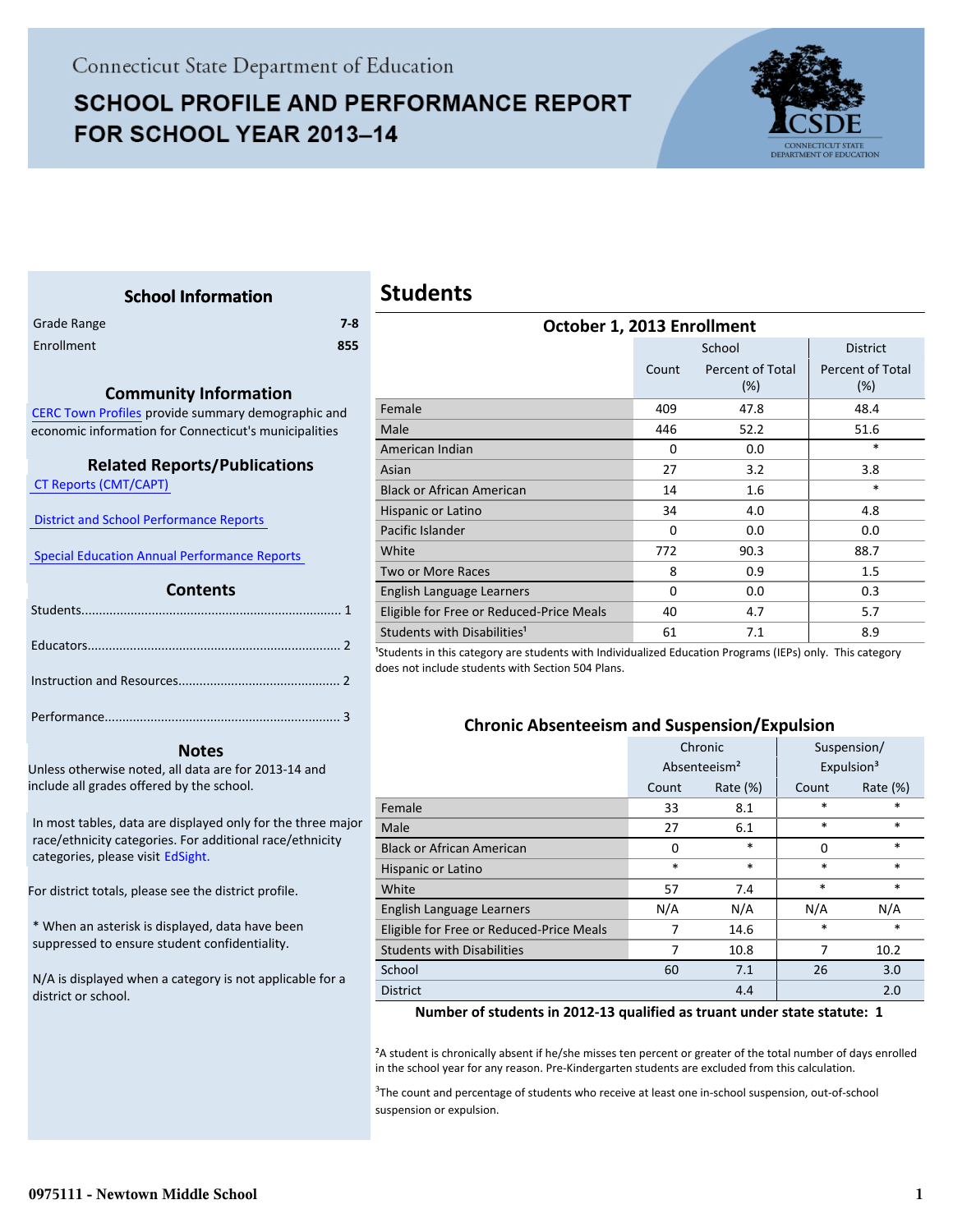# School Profile and Performance Report for School Year 2013-14 Newtown Middle School Newtown School District

## **Educators**

#### **Full-Time Equivalent (FTE)<sup>1</sup> Staff**

|                                                           | FTE  |
|-----------------------------------------------------------|------|
| <b>General Education</b>                                  |      |
| Teachers and Instructors                                  | 66.6 |
| Paraprofessional Instructional Assistants                 | 3.6  |
| <b>Special Education</b>                                  |      |
| <b>Teachers and Instructors</b>                           | 5.0  |
| Paraprofessional Instructional Assistants                 | 15.0 |
| <b>Administrators, Coordinators and Department Chairs</b> |      |
| School Level                                              | 2.0  |
| Library/Media                                             |      |
| Specialists (Certified)                                   | 1.0  |
| <b>Support Staff</b>                                      | 0.8  |
| Instructional Specialists Who Support Teachers            | 1.6  |
| Counselors, Social Workers and School Psychologists       | 8.0  |
| <b>School Nurses</b>                                      | 1.6  |
| Other Staff Providing Non-Instructional Services/Support  | 22.6 |

<sup>1</sup>In the full-time equivalent count, staff members working part-time in the school are counted as a fraction of full-time. For example, a teacher who works half-time in a school contributes 0.50 to the school's staff count.

### **Educators by Race/Ethnicity**

|       | School                     | <b>District</b>         |  |  |
|-------|----------------------------|-------------------------|--|--|
| Count | Percent of Total<br>$(\%)$ | Percent of Total<br>(%) |  |  |
| 1     | 1.1                        | 0.8                     |  |  |
| O     | 0.0                        | 0.2                     |  |  |
| O     | 0.0                        | 1.3                     |  |  |
| ŋ     | 0.0                        | 0.2                     |  |  |
| 86    | 98.9                       | 97.5                    |  |  |
|       |                            |                         |  |  |

### **Classes Taught by Highly Qualified Teachers**²

|                                           | Percent of Total (%) |
|-------------------------------------------|----------------------|
| School                                    | 98.2                 |
| School Poverty Quartile: Low              |                      |
| State High Poverty Quartile Schools       | 97.8                 |
| <b>State Low Poverty Quartile Schools</b> | 99.5                 |

²Core academic classes taught by teachers who are fully certified to teach in that subject area.

#### **Classroom Teacher Attendance, 2012-13**

|                                     | School | <b>District</b> |
|-------------------------------------|--------|-----------------|
| Average # of FTE Days Absent Due to | 16.6   | 11 2            |
| Illness or Personal Time            |        |                 |

## **Instruction and Resources**

| <b>School Schedule</b>                |      |                                  |          |  |  |
|---------------------------------------|------|----------------------------------|----------|--|--|
| Days of Instruction                   | 183  | <b>School Hours for Students</b> |          |  |  |
| Hours of Instruction Per Year         |      | <b>Start Time</b>                | 07:28 AM |  |  |
| Grades 1-12 and Full-Day Kindergarten | 1032 | End Time                         | 08:21 PM |  |  |
| Half/Extended Day Kindergarten        | N/A  |                                  |          |  |  |

### **Students with Disabilities Who Spend 79.1 to 100 Percent of Time with Nondisabled Peers**⁴

|                              | Count  | Rate $(\%)$ |
|------------------------------|--------|-------------|
| Autism                       | 10     | $\ast$      |
| <b>Emotional Disturbance</b> | $\ast$ | $\ast$      |
| Intellectual Disability      | 0      | 0.0         |
| Learning Disability          | 17     | *           |
| Other Health Impairment      | 15     | $\ast$      |
| <b>Other Disabilities</b>    | $\ast$ | $\ast$      |
| Speech/Language Impairment   |        | $\ast$      |
| School                       | 53     | 86.8        |
| <b>District</b>              |        | 79.4        |

³Ages 6-21